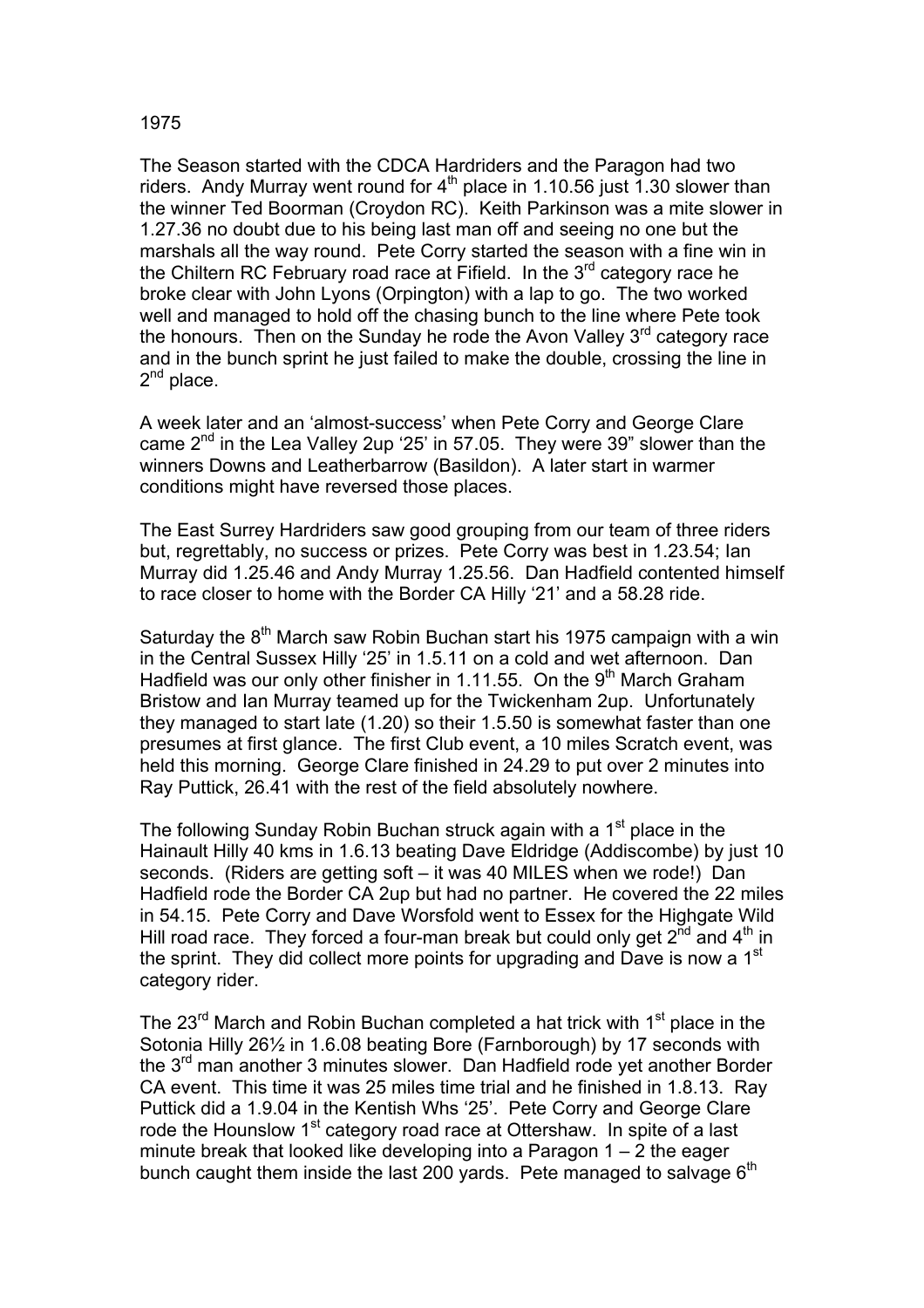place but George was out of the honours. Dave Worsfold rode the Dulwich Paragon event at Frant and was not too pleased with his  $12<sup>th</sup>$  place.

Dan Hadfield was busy again on the  $30<sup>th</sup>$  March with a  $5<sup>th</sup>$  place in the VTTA (Birmingham) '25' with a 1.6.47. The next day he raced again and finished the Bec '25' in 1.4.01. He thought he had done a season's best but unfortunately the turn marshal was in the wrong place so everyone did less than the expected 25 miles. Pete Corry was our best finisher in the Folkestone to London (Bromley) road race. He missed the vital 9-man break but came  $2^{nd}$  in the bunch sprint for 11<sup>th</sup> overall.

The Good Friday Meeting was nearly a no-go with snow falling in the morning. When the snow stopped a quartet of Dernies were sent out to dry the track, which they did very effectively. Pete Corry was our only rider and although he won his heat of the White Hope Sprint he was knocked out in the semi-finals. Later he came  $4<sup>th</sup>$  in the 10 laps Points race.

Pete Corry was again in action at Easter riding the Bill Cox 2-day. In cold and windy conditions Pete came 3<sup>rd</sup> on Stage 1 behind Pete Hamilton (now 34<sup>th</sup>) Nomads). The conditions did not improve for the Sunday double stage and 21 riders did not start the Time Trial. Pete was not up with the leaders but at least finished in  $9<sup>th</sup>$  place. In the Final Stage over 103 kms the winner was Mick Lee (Gemini) with Pete Hamilton  $5<sup>th</sup>$  and Pete Corry  $6<sup>th</sup>$ . This gave Pete Corry  $6<sup>th</sup>$  overall at 32 seconds.

Saturday 5<sup>th</sup> April and Robin Buchan's efforts to wipe the floor with the opposition suffered a reverse. He was only 2nd in the Morden CRC Hilly time trial over the Ashdown Forest! His 58.15 was 51seconds slower than Moore (Poly CC) but it did get him the veterans prize.

An early start, (No. 10), did Robin no favours on the Sunday as his 1.0.49 in the Harlow '25' was only good enough for  $4<sup>th</sup>$  place although he did collect another fastest veterans prize! The same very cold conditions also affected the Jim Fox '25' as there were only 2 finishers. Andy Murray, 1.4.17, beating Dan Hadfield 1.8.02 a time that is 4 minutes slower than his ride at Easter. This gives one an idea of the adverse conditions. Pete Corry continued his good form when he won the Lee Circuit race over 50 miles and had another  $2<sup>nd</sup>$  place this time in the De Laune road race over 70 miles around Frant. He has now gained his  $1<sup>st</sup>$  category licence. Ray Runham finished  $4<sup>th</sup>$  in the De Laune event.

The  $13<sup>th</sup>$  April saw Robin Buchan finish in  $4<sup>th</sup>$  place with 1.2.18 in the SCCU '25' and Jack Platts with a 1.8.23 in the North Midds & Herts '15'. The Croydon Advertiser had their Trophy races at Crystal Palace and in the main event Ray Runham was prominent. He managed to get away with 8 others. This group was gradually reduced to 6 by the end of the race where Ray was placed 5<sup>th</sup>. Pete Corry missed the vital move but came in seconds behind Ray for 8<sup>th</sup> place. Andy Murray came 2<sup>nd</sup> in the 3<sup>rd</sup> category event. It was almost a birthday treat but not quite. Ray Puttick was also up with the action but failed to be placed in the bunch sprint.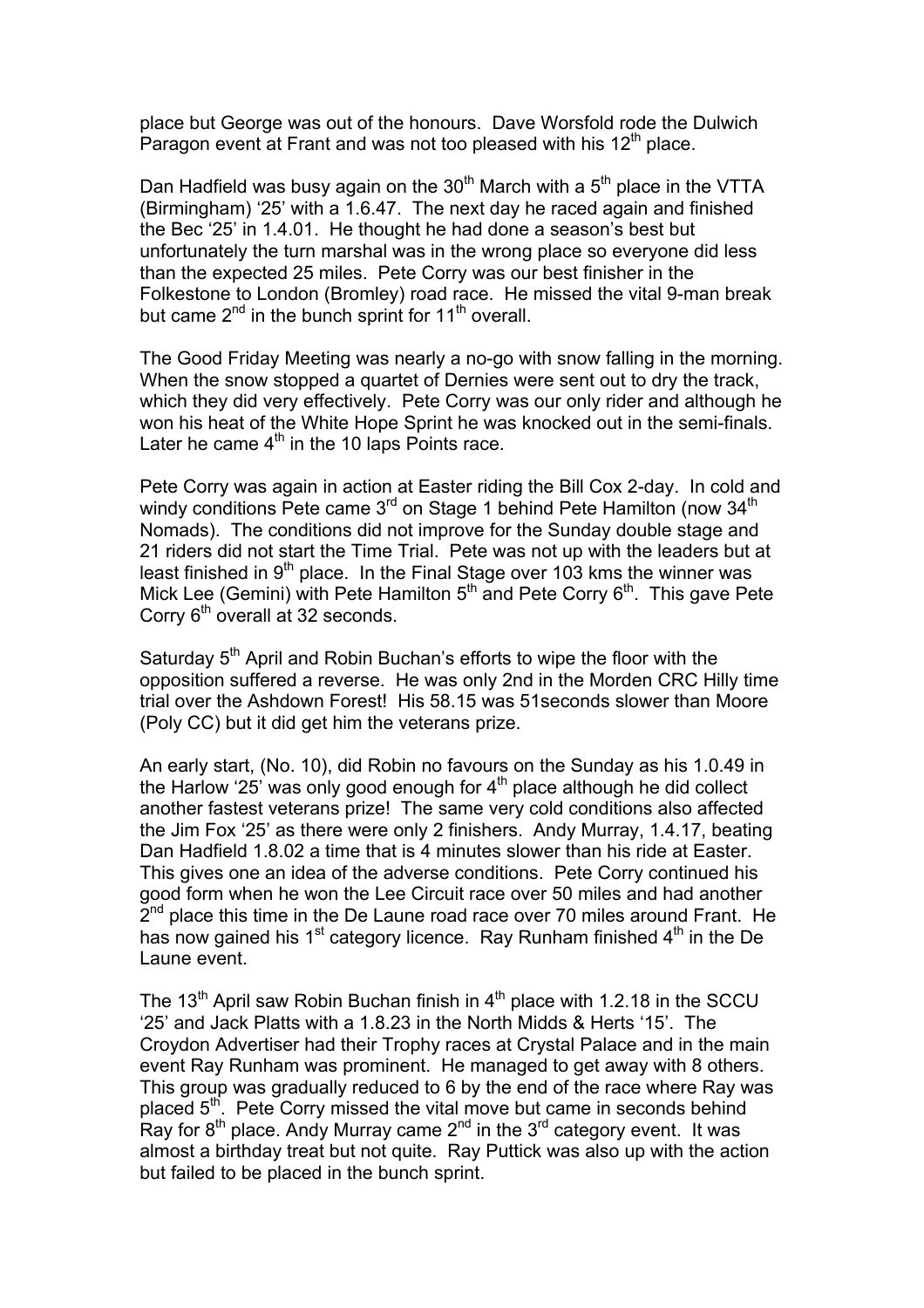Andy Murray finished with a 24.21 in the Addiscombe '10' on the 19<sup>th</sup> April. Pete Corry won the Glendene Middlemarkers '25' with 1.00.30 and in 2<sup>nd</sup> place just 3 seconds slower was George Clare. Ray Runham and Pete Ansell tried the South Eastern 2up time trial and they got home successfully winning by just 2 seconds in 1.22.00. Robin Buchan went for the Bath Road Hilly '50' but was disappointed with his 2.11.07 for  $4<sup>th</sup>$  place. Ian Murray finished in 2.22.53 and Dan Hadfield 2.23.49. Graham Bristow ensured his upgrading to  $2<sup>nd</sup>$  category roadman when he finished  $6<sup>th</sup>$  in the Tiedman road race at Fifield.

The Club had four finishers in the De Laune '25' with Rowan Vacher being the fastest of them. He did 1.0.02, Pete Corry 1.0.33, Pete Ansell 1.1.03 and Graham Bristow 1.5.52. Some success did come our way the next day when Robin Buchan, 59.04, and Dan Hadfield, showing signs of a return to top form with his fastest ride at the distance since 1965 of 1.1.35; won the 2 man VeteransTeam Award in the Hillingdon '25'.

On the Saturday morning, 3rd May, Dan Hadfield went for the North Hants '10' and finished in 25.11. The next day he was up early and in the team for the Tooting Hilly '42'. This was an event right up Robin Buchan's sleeve and he duly won in 1.40.43 by over 3 minutes. Andy Murray was  $3<sup>rd</sup>$  in 1.45.07 and Dan finished in 1.48.39 for the Paragon to take the Team award. Graham Bristow clocked his best time of the season in the High Wycombe '25' with 1.4.39.

The Paragon had a team in the SW London and Surrey Division road race Championships held at Elstead on the Cutmill circuit. At about half distance Dave Worsfold went clear with John Lyons (Orpington) and built up a good lead. On the last lap Lyons proved the stronger and he dropped Dave and went on to win. Dave kept going to take  $2<sup>nd</sup>$  place. Pete Corry came in at the front of the bunch to take  $4^{th}$  with Ray Runham just behind in  $6^{th}$  place.

Robin Buchan had another under the hour ride in the SECA '25' on the 10<sup>th</sup> May. On a windy afternoon he came 6th with a 58.38 and took the veterans prize. He was beaten by some 3½ minutes by one Alf Engers so it was not entirely a disgrace! Graham Bristow was our only other finisher in 1.4.05 but this was a season's best. Dan Hadfield opted for the Old Portlians '25' on the Bath Road. He covered the distance in 1.2.03. Ray Runham took  $4<sup>th</sup>$  place in the Twickenham road race at Fifield. A very fast race in which 80 miles were covered in just 3 hours.

Three voungsters rode the Catford '10' on the  $17<sup>th</sup>$  May. Steve Hackett finished in 25.46 and the other two produced personal bests. These were by Wayne Clarke, 29.27, and David Harbour 30.08. Next day the bigger (and older) boys were in action. Robin Buchan had his  $5<sup>th</sup>$  win of the season when he won the Redmon Hilly '73' with a 2.57.27. Dave Worsfold finished  $4<sup>th</sup>$  in 3.6.45 and Dan Hadfield 3.18.09 to enable the Paragon to win the Team Award by over 30 minutes. (Need it be added that Robin also won the Veterans prize!) Jack Platts with a 1.10.53 in the VTTA Kent Group '25' and Alan Colburn 1.10.42 in the Surrey St Christophers '25' were also in action.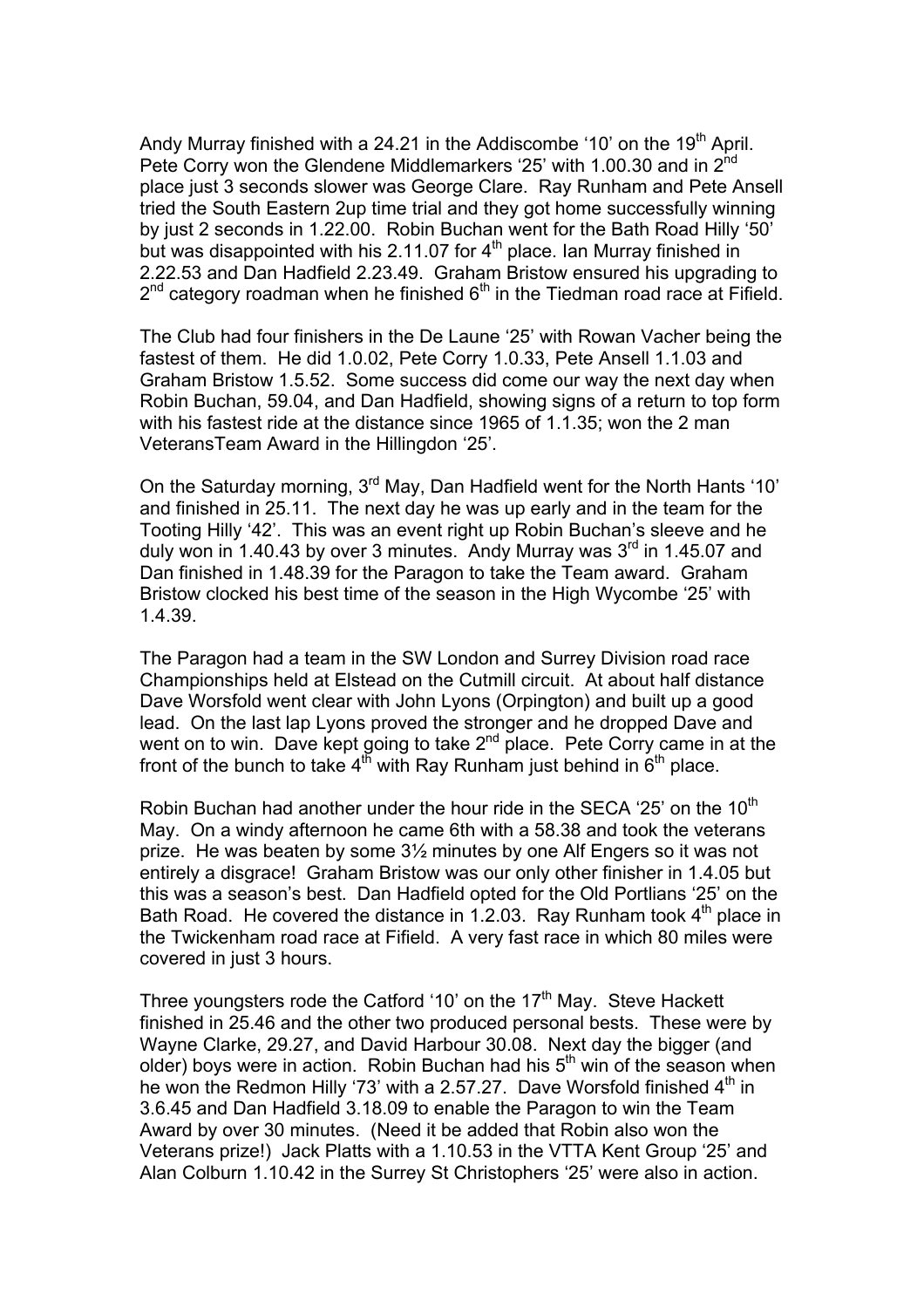Andy Murray took  $5<sup>th</sup>$  place in the Southboro road race for  $3<sup>rd</sup>$  category riders on the Newton's Hill circuit. George Clare and Pete Ansell rode on the Lingfield circuit in the Bec promotion. Both finished in the bunch with Ansell riding very tactically. He finished at the back of the bunch to take the special prize of a rear light!

The Moet & Chandon 'Champagne' Meeting was blessed with good weather and an excellent crowd. They were treated to even better racing. The 500m handicap went to local rider Maurice Burton (Archer) from Dave Le Grys (34<sup>th</sup> Nomads) and Stu Morris (Teeside Clarion). The Old Ordinary 1 mile went to J Vaughan (Boston Whs) from J Almond (Dinnington) and T Wright (Peterborough). With Ian Hallam and Alf Engers pulling out the Invitation 10 minutes Pursuit race was expected to be a bit dull. Fortunately the crowd were treated to a superb display of controlled speed. Jeffries (Gordano Valley) cleared the track in just 11<sup>1</sup>/<sub>2</sub> laps. George Clare came  $3<sup>rd</sup>$  in this event. I Kawawaseli (South Eastern) won the Schoolboy 500m from his teammate C Glibbery and J Semens (Paddington). The 10 laps Point-to-Point was taken by Robin Croker (Archer) from Pete Hamilton (34<sup>th</sup> Nomads) and G Hill (Dinnington). The Schoolboy 'Devil' went to Glibbery with Russell Williams (VC Londres) 2<sup>nd</sup> and J Semens 3<sup>rd</sup>. (Yes, the same Russell Williams who now commentates on Eurosport). The Old Ordinary handicap went to Tom Fiddimore (Surrey Road) from his teammate J Bass. A Hilliam (Long Sutton) was  $3^{rd}$ . Malcolm Hill (Archer) took the Unknown distance from Paul Medhurst (Chequers) and Gary Wiggins (Archer). This gentleman is now more widely known as Bradley Wiggins father!

The Champagne '10' was enlivened in its early stages by Stu Morris who went out to collect as many laps as possible before being reeled in by a steadily moving bunch. With three laps to go it looked like being an almighty big bunch sprint until Australian Robin Croker took flight with Len Double (De Laune). These two held out to the line where Croker beat Double. Malcolm Hill took the bunch sprint for  $3<sup>rd</sup>$  place.

At the Cycle Race Meeting in Morden Park Graham Bristow won the 500m Roller event with a time of 17.4. If the time is correct that is just over 100kms per hour! The Team Pursuit squad have ridden their way to the Finals of the London Centre Championship where they will meet the  $34<sup>th</sup>$  Nomads.

Whitsun followed with a flurry of action. On the Saturday in the Belle Vue '25' Ray Runham finished inside the hour with a 59.15. Pete Corry and Pete Ansell both just missed this goal with rides of 1.0.39 and 1.0.18 respectively. Over in Kent Graham Bristow put in a personal best '25' of 1.2.18 in the Bexley (1.1.00) Middlemarkers '25'. The next day George Clare collected 3<sup>rd</sup> prize in the Farnham '25' with a 1.0.55 and Robin Buchan another  $3<sup>rd</sup>$  place but this time in the Hounslow '100' with a 4.16.08 ride. Dan Hadfield also finished this event in 4.33.29. Then on the Monday Peter Corry and Ray Runham came 2nd in the Glendene 2up '25' with a 59.33 ride. Pete Ansell and Dave Worsfold were  $4<sup>th</sup>$  with a 1.0.28. Rowan Vacher finished the Gravesend '25' in 1.1.16. Jack Platts and Alan Colburn elected to ride the Herts '30' north of London. Jack beat Alan 1.20.46 to 1.22.41.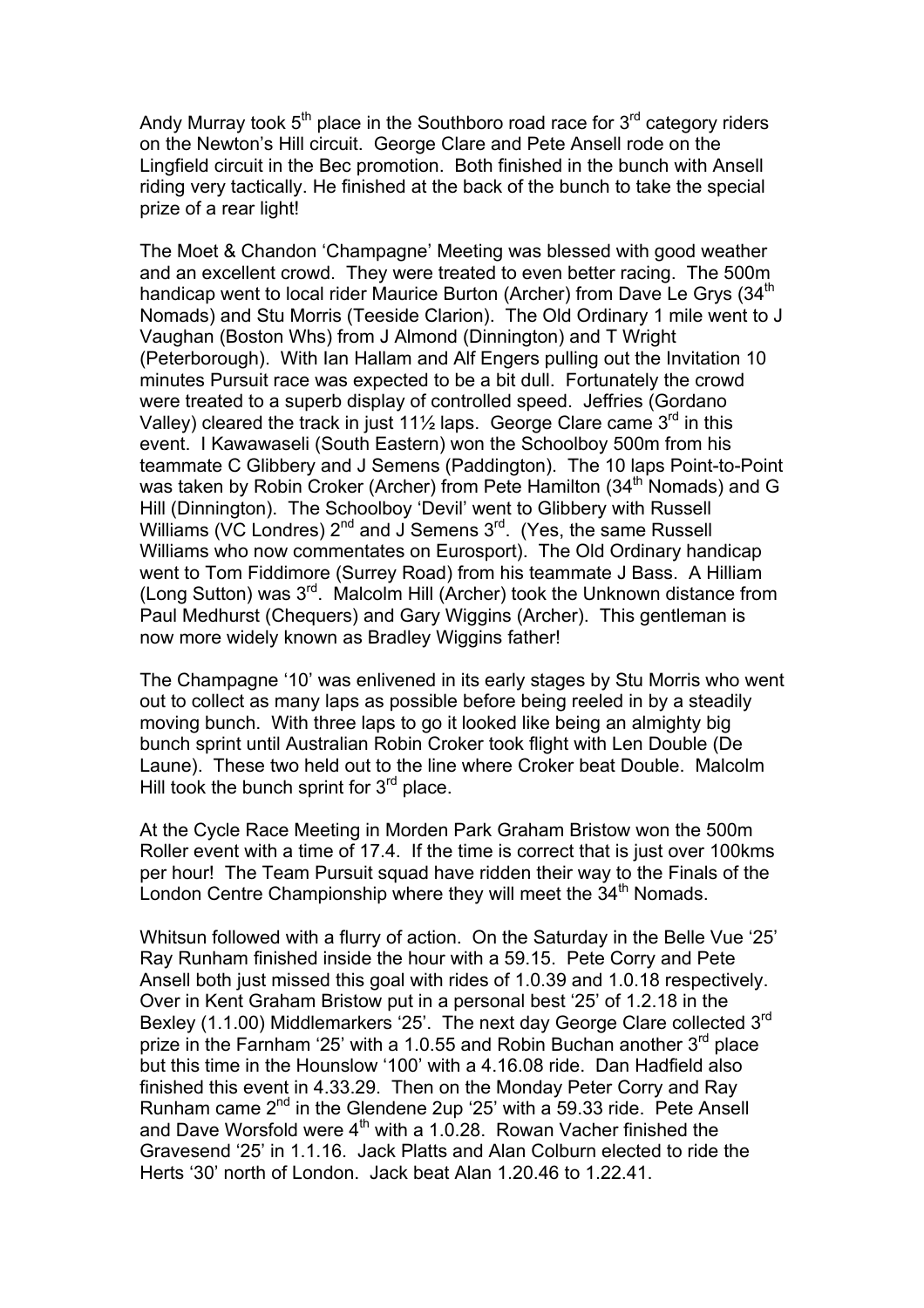In the Reliance-Fernhall 100kms Grand Prix run off over 4 races of 25 kms each at Herne Hill Ray Runham came  $5<sup>th</sup>$  in the 1<sup>st</sup> race whilst Pete Corry was leading the Points prize.

June 1<sup>st</sup> and George Clare went back north of the border to ride the Scottish National Championship '25'. He produced his fastest time over the distance since 1969 with a 59.08. This was good enough on the day for him to take the Honours and the Gold Medal.

In the SCCU 50' Andy Murray came in 3<sup>rd</sup> with a personal best of 2.9.50. Dan Hadfield also finished in 2.14.01 and took 2nd place on handicap. Robin Buchan and Ray Runham did even better in the Archer '50'. Robin won very comfortably in 2.1.25 (his  $6<sup>th</sup>$  win of the year) from Ray Runham, 2.5.05. With Pete Ansell coming in with a 2.8.28 for  $6<sup>th</sup>$  place the Paragon won the Team race. Dave Worsfold clipped off in an early break in the 29<sup>th</sup> Whs 'Bill Stocker' Memorial road race. The lead gradually increased to 7 minutes by the Finish. In the final sprint Dave came  $6<sup>th</sup>$  whilst Pete Corry came in with the bunch to collect 11<sup>th</sup> place.

In the De Laune Evening Meeting Pete Corry won the Points race and collected some more Points in the  $2^{nd}$  race of the Reliance-Fernhill 100 kms.

The following Saturday,  $7<sup>th</sup>$  June, Robin Buchan broke course record when came  $2^{nd}$  with a 58.36 in the Worthing Excelsior '25'. Unfortunately he only held it for 9 minutes until John Lyons (Orpington) arrived with a 57.56 that also relegated Robin to 2<sup>nd</sup> place. On the Sunday Dan Hadfield finished the WLCA '50' in 2.10.43.

The Paragon Team Pursuit Team overstayed their welcome at the 34<sup>th</sup> Nomads Evening Meeting by beating the host club in the Final of the London Region Team Pursuit Championship. The team was Ray Runham, Pete Corry, Pete Ansell and George Clare.

Dan Hadfield recorded a 24.28 in the SCCU '10' on Saturday afternoon. George Clare finished  $3<sup>rd</sup>$  in the Belle Vue road race at Ottershaw over 60 miles. Pete Ansell was with the bunch. Ray Runham tackled the Mid-Let 1<sup>st</sup> category road race in the Coventry area over 100 miles. In the hot and windy conditions he finished  $9<sup>th</sup>$  in this top class event.

Another Club Record went on the 15<sup>th</sup> June when Dave Worsfold finished the Redmon '30' in 1.16.10 on his trike. Pete Ansell was our fastest rider in this event with a 1.13.13 for  $5<sup>th</sup>$  place but two other team men produced personal bests. They were Pete Corry with a 1.14.14 and Dan Hadfield with 1.16.01. Rowan Vacher rode the Ashford Whs '30' and finished in 2<sup>nd</sup> place with a 1.11.50. Robin Buchan produced a creditable 1.57.13 for  $5<sup>th</sup>$  place in the Vegetarian '50'. Alan Colburn returned a 1.6.15 to give him  $2^{nd}$  place on handicap in the Surrey/Sussex Vets '25' whilst Jack Platts was a mite slower in  $1.7.50$ .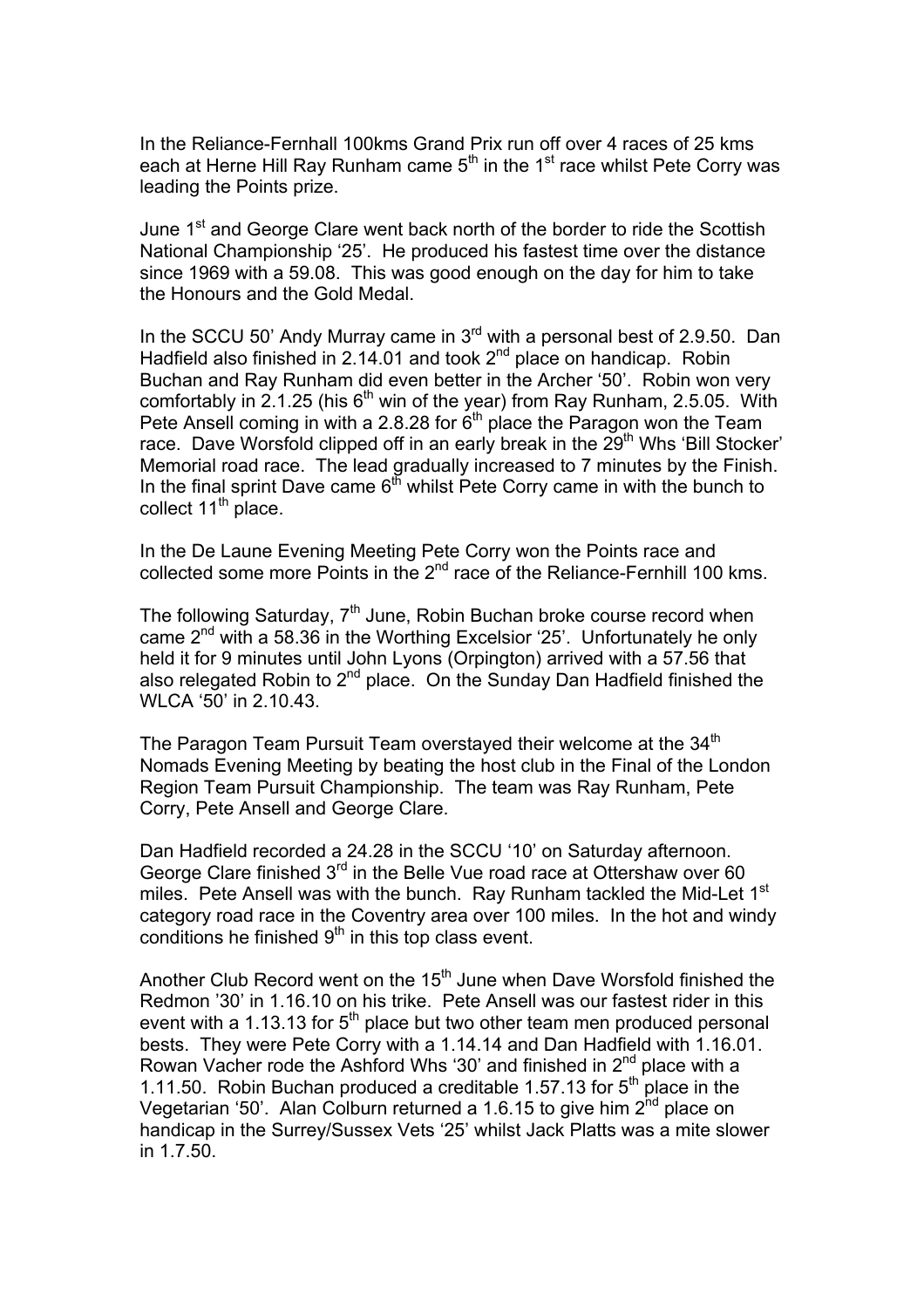Saturday events were increasing in popularity (almost a return to the start of cycle racing in this country!) and the  $21<sup>st</sup>$  June was no exception. In the SECA '25' Rowan Vacher finished in 57.33 and Graham Bristow managed a personal best of 1.1.35. Robin Buchan rode the Finsbury Park '50' on a hot windswept course on the North Road and only managed a 2.7.10. This was his slowest ride at the distance for some years. The Winner Eddie Adkins (Hemel Hempstead) took 2.1.55 to cover the distance. Then in contrast out in Berkshire Dan Hadfield finished the Maidenhead '50' with a season's best of 2.10.28.

On the Wednesday Graham Bristow won the Points race at the Evening Meeting.

On the Sunday Robin Buchan was still suffering from the North Road '50' led the team in the SERC '25'. He did 1.1.41 for  $5<sup>th</sup>$  place but Andy Murray was extremely pleased as nearly beat the great man with a 1.1.46 for  $6<sup>th</sup>$  place. Alan Colburn made up the team with a 1.6.15. Ray Runham had his best road race placing for some time when he finished  $2<sup>nd</sup>$  in the London Fire Brigade road race over 6 laps (90 miles) of the Lingfield circuit. Ray's break was some 3 minutes clear at the Finish but in the chasing group of three was Pete Corry. Unfortunately by the time they reached the Finish all Pete's sprinting prowess had been burnt up and he could only manage  $8<sup>th</sup>$  place. Dave Worsfold went back onto two wheels to produce a personal best of 1.1.35 in the SECA '25'.

The weekend of the  $28<sup>th</sup>/29<sup>th</sup>$  June was also Catford 24 hours time and this year it was also the National Championship event. The Paragon had high hopes of a win for Robin Buchan but a very cold night put pay to this. Robin started steadily and was in  $3<sup>rd</sup>$  place after 12 hours with 250 miles to his credit. At 300 miles he had moved into  $2^{nd}$  place behind John Cahill (North Staffs). Sunday morning was extremely cold and although Robin had taken the lead at Washington roundabout (336 miles) he had to stop to put on his track suit bottoms but by Adversane he had increased his lead to 3 minutes probably due to Cahill also being forced to stop for extra clothing. The intense cold of the night and early morning also led to Robin having trouble with blurred vision in his left eye and by 400 miles (Effingham Crossroads) his right eye as well. At this point he stopped for a wash and change of clothes plus treatment for his eyes. Robin decided he would go on and covered another 63 miles and to collect a silver medal for  $2<sup>nd</sup>$  place. Dan Hadfield also rode but succumbed to the cold with cramp in both legs at 300 miles and retired.

Dave Worsfold was at his trike best on the 28<sup>th</sup> June when he, again, lowered the Club '50' Record with a 2.8.57! Alan Colburn finished the SERC (Veterans) '25' in 1.3.55, his best since his 'come-back' started. Ray Runham and Pete Corry rode the Circuit of Newton in Hampshire over 75 miles. Ray just failed to catch the break finishing  $6<sup>th</sup>$  just 15 seconds behind whilst Pete won the bunch sprint for  $7<sup>th</sup>$  some 3 minutes after Ray. Andy Murray took  $7<sup>th</sup>$ place in the Midsummer road race for 3rd category riders on the Hartfield circuit.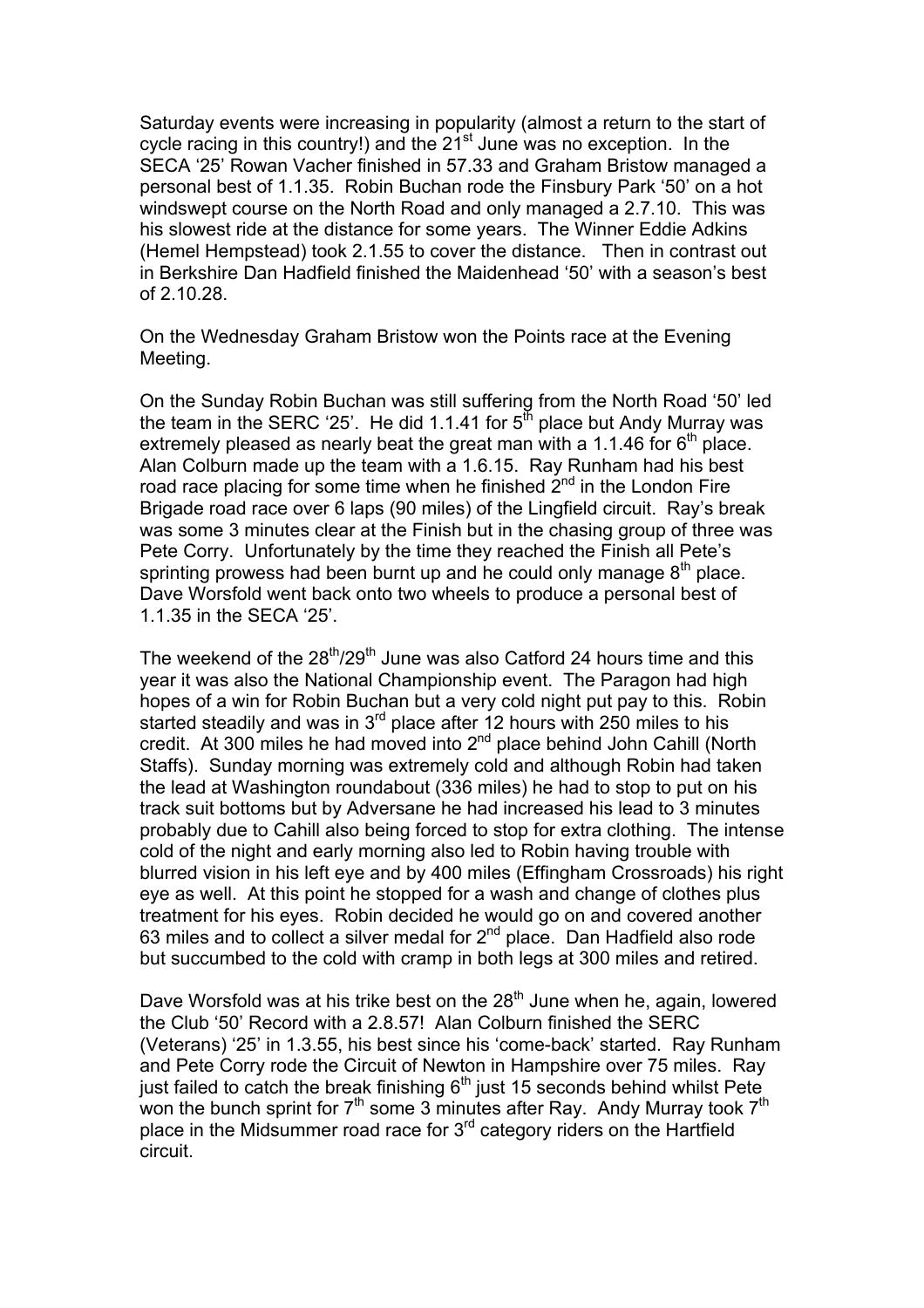Saturday 5<sup>th</sup> July and some more personal best were achieved. Rowan Vacher did 56.56 in the Southend & County '25' for 4<sup>th</sup> place and Alan Colburn a 24.27 in the Redhill '10'. This got him  $2^{nd}$  place on age standard. The following morning Steve Hackett was the man to make the improvement when he lowered his '25' time to 1.8.05 in the Dulwich Paragon '25'. Dan Hadfield was in this event with a 1.8.21 with Jack Platts also finishing in 1.11.08. Robin had gone down to the New Forest and came in with a 58.48 for  $5<sup>th</sup>$ place in the Bournemouth Jubilee '25'. The Paragon had a benefit race at Lee-on-Solent in the Royal Navy CRC event. Ray Runham won the race with Pete Ansell 2<sup>nd</sup> about a minute clear of the bunch after riding in front for 16 of the 20 laps. Pete Corry came  $2^{nd}$  in that sprint to claim  $4^{th}$  place. Time for the race was 1.53.00 for the 50 miles. Dave Worsfold had gone road racing and took 4<sup>th</sup> place in the Bob Tregonning Memorial race over 112 kms at Ugley.

Tuesday the  $9<sup>th</sup>$  was the Inter-Club '10' against the Addiscombe! The Addiscombe had won the last four encounters so the lads were out to prove themselves. Ray Runham was our fastest with a 22.33, George Clare was next with 22.41, Rowan Vacher came in with 22.50 then Andy Murray, 23.05, Pete Ansell, 23.06 and Pete Corry 23.26 completed the Team. It was a rout!

On Saturday  $12<sup>th</sup>$  in the Addiscombe '25' Ray Runham equalled his best ever with a 56.23, Rowan Vacher came in with a 57.30, Andy Murray put in his second best ride of 58.54 and Pete Ansell finished in 1.9.34. The team time of the first three mentioned is only 6 seconds outside the Club Team record. On the Sunday Robin Buchan came  $2^{nd}$  in the Bon Amis '50 with a 1.57.33 missing the win by just 11 seconds. In the Moon Trophy '25' our best rider was Steve Hackett with a personal best of 1.6.51. Alan Colburn finished in 1.6.55, Gareth Earwicker 1.8.49 and Jack Platts 1.12.42. The Paragon was  $2<sup>nd</sup>$  in the Team race on handicap and Steve Hackett was fastest junior. In the SCCU road race Championship at Ellens Green Ray Runham finished 2<sup>nd</sup>.

Andy Murray improved his time for 25 miles by one second in the SECA event on the 19th July with a 58.18 ride. He was still behind Rowan Vacher who recorded a 57.28 for  $4<sup>th</sup>$  place. Unfortunately we had no third rider for the team event. The Paragon entered a team in the National 100kms Team Time Trial Championship. They finished  $13<sup>th</sup>$  in 2.20.00. The Team was Ray Runham, Pete Corry, Pete Ansell and Dave Worsfold.

In the final race of the Reliance-Fernhill Grand Prix Pete Corry was overtaken in the Points prize and had to be content with  $2^{nd}$  place.

The next day Robin Buchan was out in Berkshire for the Border CA 12-hours event. He eventually finished in 2<sup>nd</sup> place with some 263.433 miles. Dave Worsfold made an early break in the Redmon Trophy road race over 5 laps of the Lingfield circuit and stayed clear long enough to take the Points prize. Ray Runham was in the chasing group and managed  $5<sup>th</sup>$  place in the sprint.

 It was Rowan Vacher's turn to improve the next weekend. In the Sydenham Whs '25' he recorded a 56.40. Pete Ansell came in with a 58.08 but, again, we had no third man. Alan Colburn finished the Kingston Phoenix '25 ' in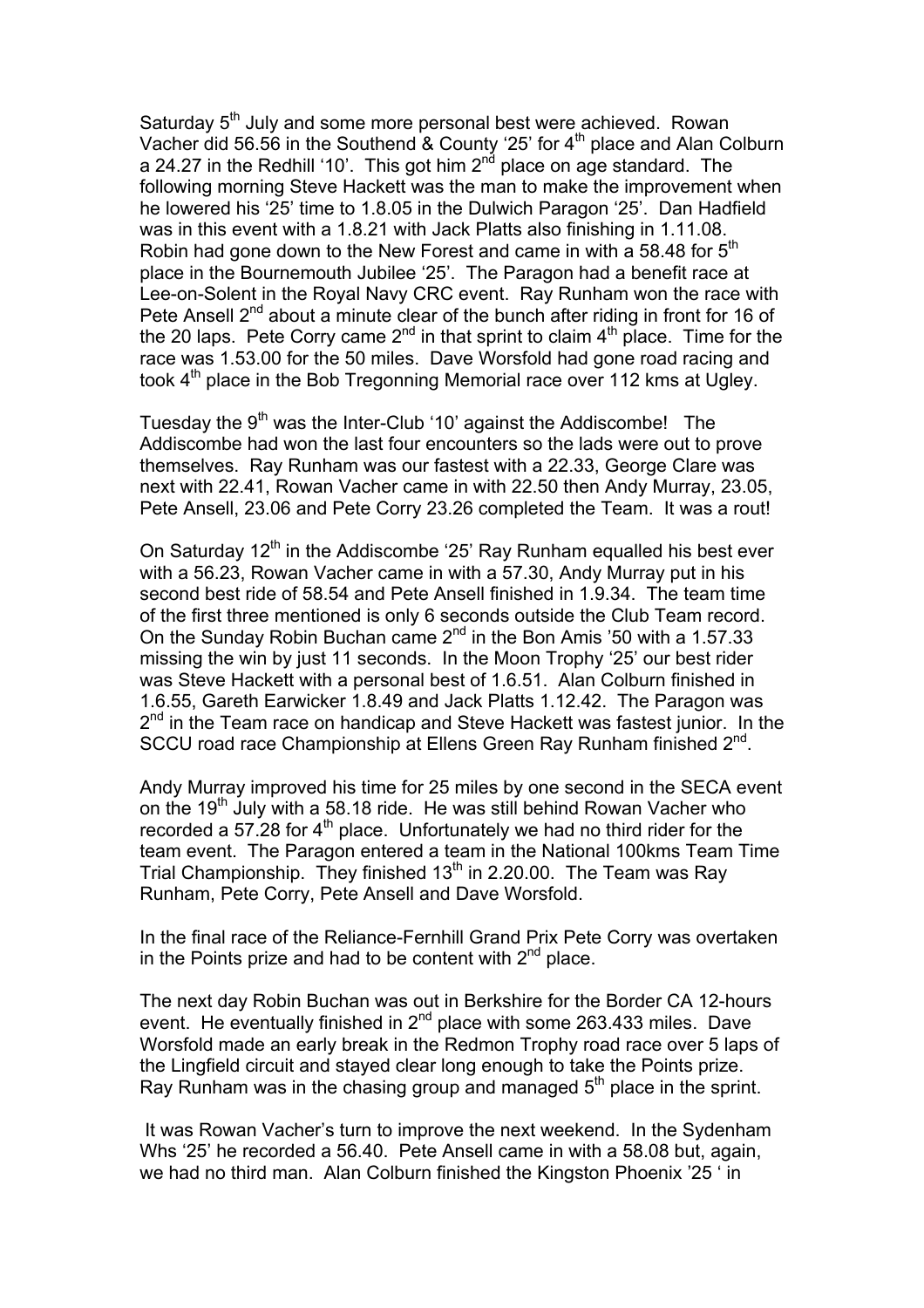1.3.53. Dave Worsfold did not produce another Club Trike Record when he completed the Hainault RC '10' in 25.16. Robin Buchan came  $2<sup>nd</sup>$  in the Belle Vue '50' missing a win by just 25 seconds. His time for the distance was 1.57.25.

Robin made up for that  $2^{nd}$  place with 1<sup>st</sup> place in our Open '50' the following weekend. His time was, however, a bit slower with a 2.3.41. Heat wave conditions plus a strong north-easterly wind slowed the riders on the return leg. Many riders packed through dehydration. Unfortunately we had only one other finisher in A|an Colburn who recorded 2.13.53 but did get 2<sup>nd</sup> on handicap. In  $2^{nd}$  place was J Joannet (Harp) 2.4.56 whose time was subject to a handicap of  $9\frac{1}{2}$  minutes giving him 1<sup>st</sup> on handicap with 1.53.26. In 3<sup>rd</sup> place was P Gilbert (Oxford City) in 2.5.04 and he collected  $3<sup>rd</sup>$  on handicap as well with a 7 minute allowance. Reading Whs won the Team Race.

Ray Runham collected another 3<sup>rd</sup> place in the Surrey Road CC Summer road race on the Lingfield circuit over 60 miles. On the Bank Holiday Monday Rowan Vacher won the Southborough & District '25' in 1.0.01 whilst Robin went faster to win the Balham '25' with a 59.11 on the Farnham – Alton course.

Yet another Club Record for Dave Worsfold on the 10<sup>th</sup> August when he went round the Tricycle Association event in 24.10 only 4 seconds slower than Competition Record. Robin Buchan was also in excellent form with a 4.10.31 for  $3<sup>rd</sup>$  place in the Westerley '100' to improve his BBAR time by 6 minutes. He also took the Veterans prize. Alan Colburn was equal  $6<sup>th</sup>$  with a personal best of in 1.3.50, and Jack Platts, 1.7.50, in the Weybridge Whs Middlemarkers '25.

The Ashdown road races were run off on the  $10<sup>th</sup>$  August. The Senior race went to Jerry Baker (Twickenham) from Colin Bateman (Festival) and Terry Leach (Beeston-Mansfield). Ray Runham finished in  $6<sup>th</sup>$  place whilst Dave Worsfold also finished, but unplaced, feeling the effects of his morning exertions on the trike. . In the 3<sup>rd</sup> category event B Simpson (Southend & County) was  $1^{st}$  with P Andrews (Thanet)  $2^{nd}$  and P Kissens (Crabwood) in 3<sup>rd</sup>.place.

On the 16<sup>th</sup> August Ray Runham won the VC Braintree '30' with a 1.9.48. He was backed by Rowan Vacher, 1.11.37, and Pete Ansell, 1.14.34. The Paragon won the Team race. Ray and Rowan also collected prizes for 1<sup>st</sup> and  $2<sup>nd</sup>$  on handicap. Meanwhile Robin Buchan was trouncing the opposition in the Redmon Veterans '25'. He had fastest time with 58.36 with backing from Alan Colburn, 1.4.19, and Jack Platts 1.7.50. The next day Robin Buchan won the Eastbourne Rovers '25' with a course record time of 57.52. (Ray Runham held the old course record!)

Over the August Bank Holiday weekend Ray Runham rode the 3-day Tour of the Hopfields. He came  $3^{rd}$  in both Stage 1 and Stage 2 then  $2^{nd}$  in the Time Trial stage. Unfortunately he could not hold his place and on the  $4<sup>th</sup>$  Stage at Paddock Wood he lost time and slipped to  $2<sup>nd</sup>$  place at 20 seconds behind M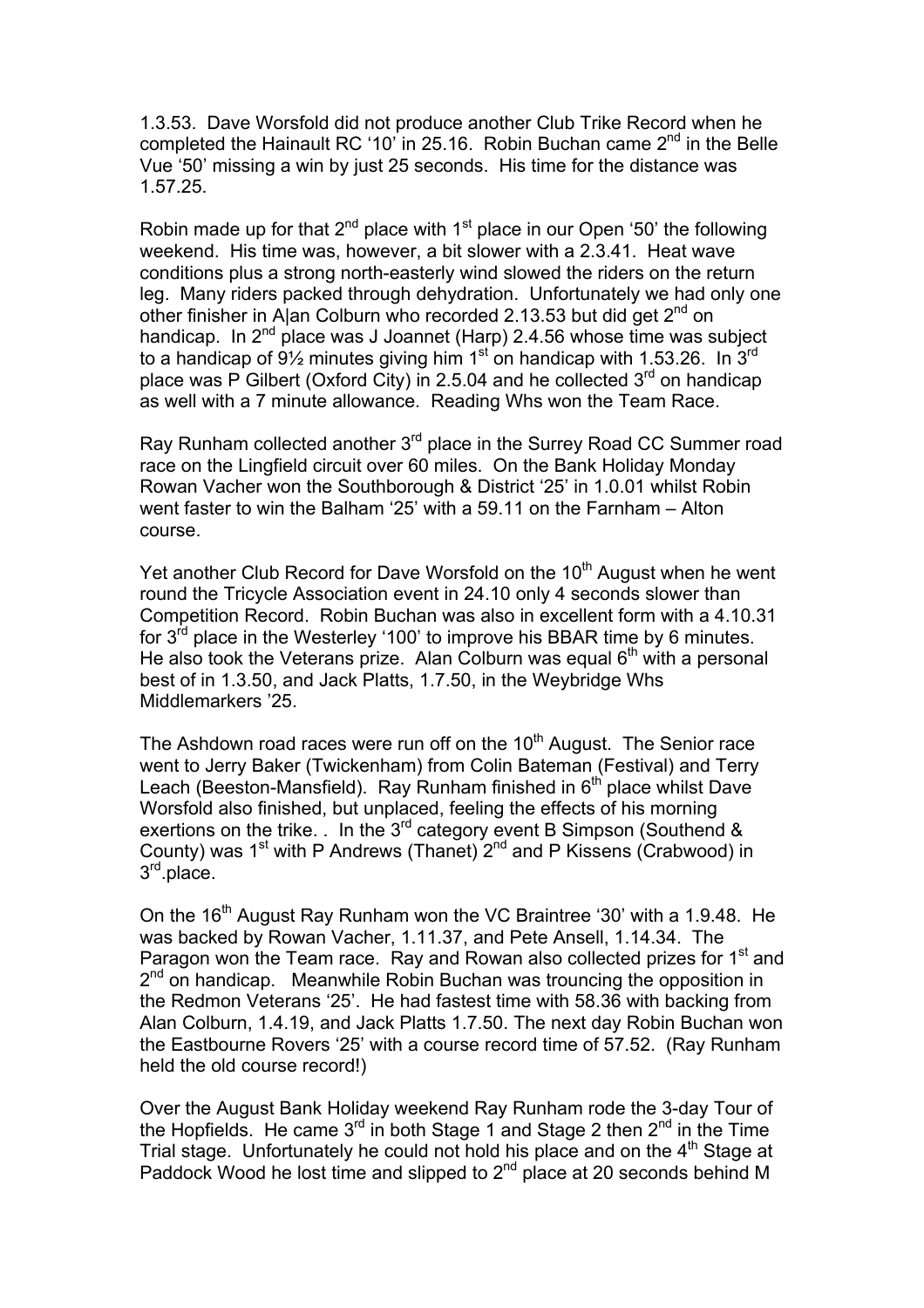Robinson (Hull Thursday). Pete Corry was  $6<sup>th</sup>$  on the last Stage and 16<sup>th</sup> on General Classification.

Robin Buchan produced another excellent ride in the Essex CRA 100 when he finished in  $4.7.40$  for  $4<sup>th</sup>$  place. This takes another 2'51" off his BBAR 100 time. The following weekend, the  $30<sup>th</sup>$  August he came  $3<sup>rd</sup>$  in the Velo Club Sacchi '25' with a 58.00 just 19 seconds too slow behind John Lyons (Orpington). Alan Colburn also finished but in 1.3.46.

Gareth Warwicker improved his 25 miles time with a 1.7.11 in the 29<sup>th</sup> Whs '25'. Robin Buchan came  $2^{nd}$  in the ECCA '25' beaten by just 9 seconds. He was beaten by Barry Chick with a 56.58 to Robin's 57.07. Ray Runham took another 3<sup>rd</sup> place in the Old Kent and Rodney CC Meeting at Crystal Palace. He clipped off the front after 32 laps with some other adventurous souls and at the end of 45 laps lost by a couple of lengths. Dave Worsfold rode the Croydon RC race on the gruelling Woldingham circuit and was pleased to finish albeit in  $14<sup>th</sup>$  place.

The Team Pursuit squad as London Region Champions went to Leicester for the National Championship. They qualified for the Quarter-finals with a 5.5.01 ride but then went out to Birmingham.

The Club Track Championships were extremely poorly attended with only three contestants. Pete Corry won the 4000m Pursuits from Graham Bristow and Ray Puttick in  $3^{rd}$  place. Graham Bristow won the 500m Sprint from Pete Corry and Ray Puttick. And then Ray Puttick won the 500m Handicap with Pete Corry  $2^{nd}$  and Graham Bristow  $3^{rd}$ . The Ravensbourne Cup for the Scratch 5 miles went to Pete Corry whilst Ray Puttick collected the George Colget Cup for the Points. Overall Pete Corry won the Championship with 8 points from Graham Bristow with 7 and Ray Puttick 3<sup>rd</sup> with 3.

Ray Runham won the third of the series of races held on the Lee-on-Solent circuit. He broke away with 8 laps remaining and outsprinted his companion Jerry Baker (Twickenham) to take the race. He also won the prize for Lap Leaders. Pete Ansell only finished  $14<sup>th</sup>$  on the day but collected  $3<sup>rd</sup>$  place on the Lap Leaders competition due to his 2up break with Ray at the last event. Pete Corry was  $9<sup>th</sup>$  at the Finish. Alan Colburn did a personal best of 1.1.31 in the South Western '25'.

Peter Corry and Ray Runham paired up for the Epsom Tandem '30' and completed the course in 1.4.21 for  $4<sup>th</sup>$  place on the  $7<sup>th</sup>$  September. Rowan Vacher preferred the shorter races and produced a 22.16 in the SECA '10'. Robin Buchan went up to the Boroughbridge course in Yorkshire looking for a fast '50' to round of his season and came  $3<sup>rd</sup>$  in 1.57.07. This was an improvement on his BBAR times, but only by 10 seconds. Back down south Dave Worsfold took even more time off the '50' trike record with a superb 2.5.40 in the Eagle RC '50'. Reading this history one becomes aware that there have been quite a number of riders mentioned in these pages who have failed to get anywhere near this time on two wheels! Rowan Vacher clocked 22.16 in the SECA '10' for  $4<sup>th</sup>$  place.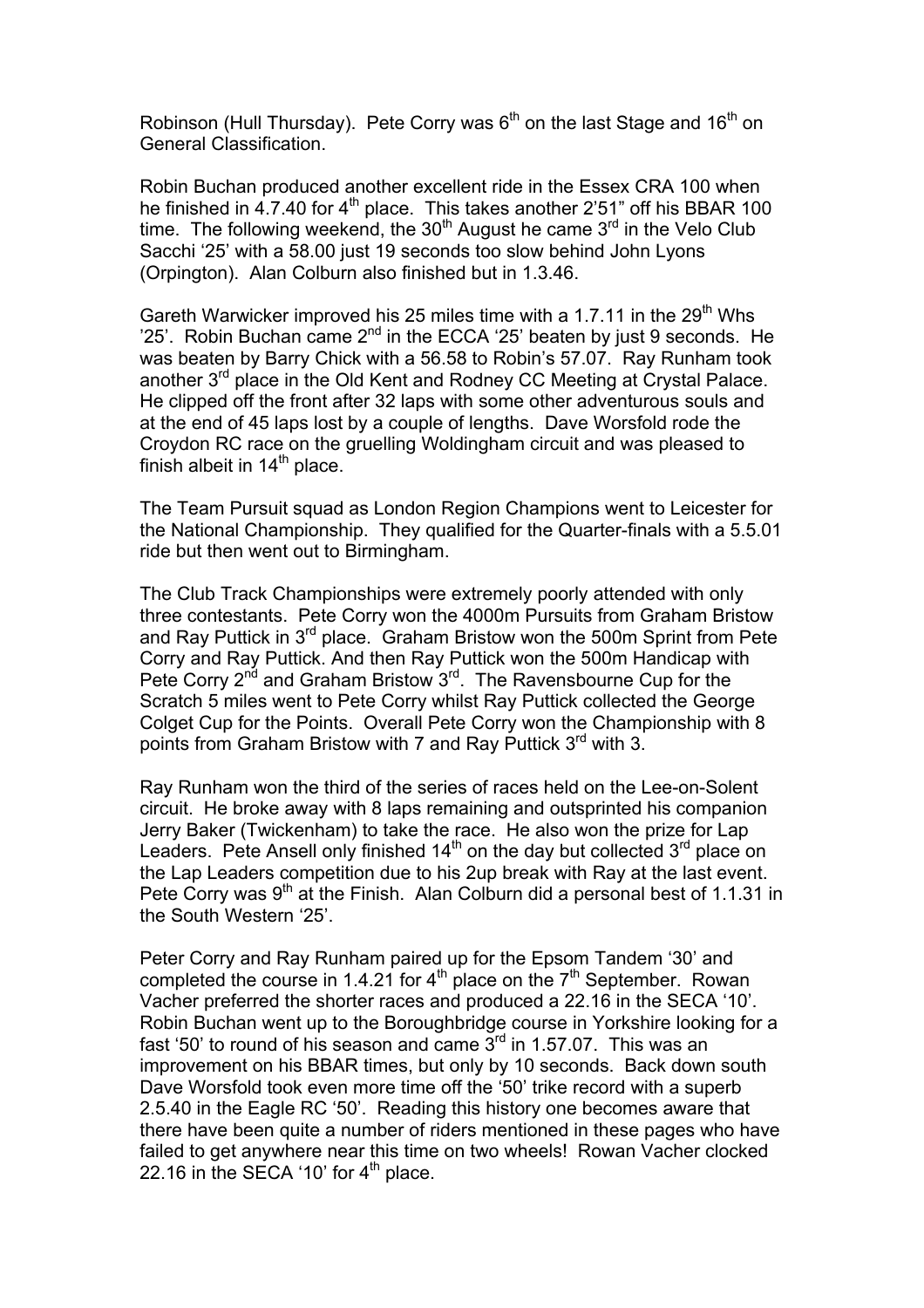We had a team in the Redbridge '25' on the 13<sup>th</sup> September. Robin Buchan was just our fastest rider in  $7<sup>th</sup>$  place with 57.17 but Ray Runham was 8th with 57.21. Although Pete Ansell weighed in with a 1.0.52 we just failed to collect the team race. Up in the Midlands Alan Colburn improved his 25 miles time with a 1.0.20 in the Coventry '25'. Down south Dave Worsfold took more time from the trike '25' Record with a 1.1.12 in the North Hants '25'.

Whilst not producing the goods in the Epsom event Ray Runham and Pete Corry showed their class on the 14<sup>th</sup> September when they won the Viking Tandem '50' in 1.53.49. Just to keep things straight Robin Buchan then took the solo bicycle '50' with a 2.2.21! The weather was appalling with strong winds and heavy rain. Only 30 riders started the main event from 91 entries.

Pete Corry and Ray Runham went out for the third weekend in a row on their tandem and collected a  $2^{nd}$  place by just one second in the Southend and County '30' with a 1.1.03. They also missed Club record by just 13 seconds after being stopped by a traffic jam at one point. Very frustrating!

On the Sunday Gareth Earwicker improved his '25' time with a 1.5.49 in the SCCU '25'. Robin Buchan finished  $7<sup>th</sup>$  in the Glendene '50' in 2.0.40 after a crash when his rear brake became detached. Dave Worsfold also rode this event 'only' doing 2.11.00 on his trike. Jack Platts visited his homeland and did a 1.7.46 in the North Mids and Herts '25'.

Still trying for a good BBAR '50' Robin Buchan travelled, once again, up to Yorkshire for the Harrogate Nova event but was not blessed with the best of the weather and had to be content with a 1.58.56 for  $8<sup>th</sup>$  place. Ray Runham rode the Criterium des Vainqueurs at Colchester. You can only ride this event if you have won a race during the season. Kevin Apter, the National Champion won from a group of 4 riders. Ray Runham came  $5<sup>th</sup>$  at about 1 minute whilst Pete Corry came  $17<sup>th</sup>$  at 2<sup>1</sup>/<sub>2</sub> minutes.

The Lea Valley and Crescent Tandem '30' saw Messrs Corry and Runham in action again but it must have been a hard morning as they only managed a 1.6.55 but they were within a minute of the winners, Lack and Cole (Leo RC). The next morning Alan Colburn came  $2^{nd}$  in the VTTA '25' with a 1.2.16 ride. Jack Platts went round in 1.9.04.

The Mayne Cup had Alan Colburn recording the fastest time of the day with a 1.2.26. He was well ahead of the others. Gareth Earwicker was  $2^{nd}$  in a personal best of 1.5.25 and Jack Platts  $3<sup>rd</sup>$  in 1.8.03. However it was a different matter for the handicap. Man of the Day turned out to be Gareth Earwicker. He beat Alan Colburn by just 1 second with 1.1.25 to Alan's 1.1.26 Gareth was the only rider to produce his personal best and so deservedly took the Mayne Cup.

A Junior '10' and '15' were run at some undisclosed time during the season. Steve Hackett won both of them. He completed the '10' with a 24.28 and the 15 with a 40.31.